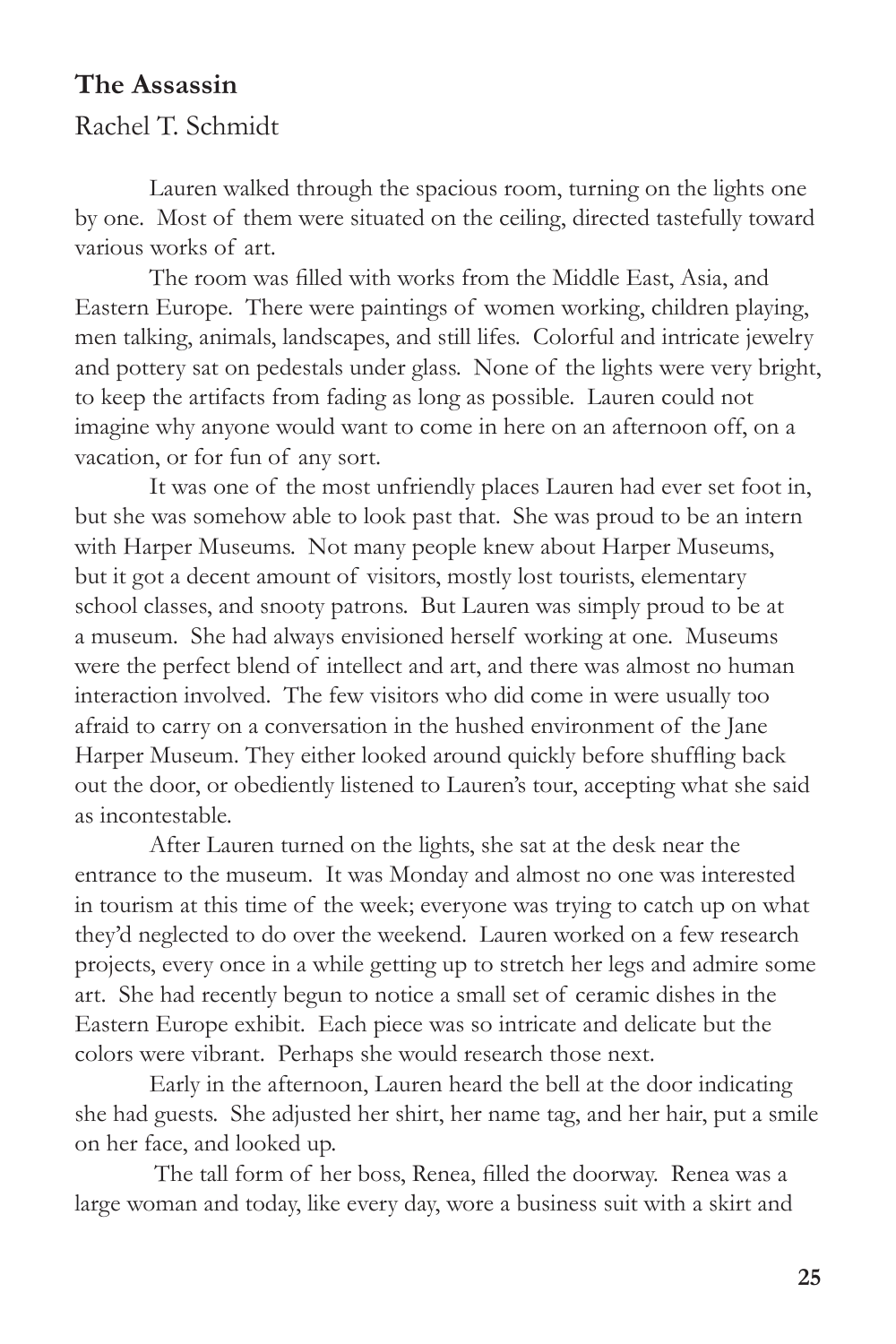black high heels. Today the suit was also black. Her dark hair was in a large, tight bun at the back of her head. "Good morning, Lauren," she said matterof-factly.

"Hi Renea," Lauren said brightly.

Renea's big blue eyes caked in dark makeup crinkled in lieu of a smile as she turned to reveal a young blonde man behind her. "Lauren, I want to introduce you to our new intern," she said.

Next to Renea, the intern looked postively scrawny and unprofessional, although he certainly tried to hide it. He had dirty blond hair saturated in gel, but it looked like he'd done that last night, then woken up this morning and left the mess on his head the way it had created itself. He wore a button-up lilac shirt under a pinstriped blazer, and jeans that looked like they were about to fall off his skinny frame. His fingernails were bitten so far down that there was almost nothing left on them, which probably made tying his thin shoelaces difficult. He tripped over the square toe of a once-shiny brown shoe as he walked into the museum, but recovered with a strut even stronger than before. He stopped right next to Lauren's desk and leaned casually on it.

"Hey, I'm Brad." He held out his hand to Lauren.

"This is Lauren, our other intern at the Jane Harper this term," Renea said.

Lauren put on her forced smile, held out her hand, and said, "Nice to meet you."

Brad grinned back at her cheekily.

"Do you go to the university, too?"

"Mm-hm," Lauren said, glancing pointedly at Renea.

"Let me show you around, Brad," Renea said, turning away from the desk toward the closest exhibit. "Have you ever been here?"

"Nope! Tell me everything!" Brad turned to follow Renea.

Lauren shook her head and blinked. She hoped she and Brad would work different shifts; she applied for this internship because it was low-stress.

All too soon Renea escorted Brad back to the desk where Lauren sat, saying she needed to go back to the main office. She wished them both luck.

"She's kind of catty, isn't she?" Brad said, grinning at Lauren again.

"Renea is very knowledgeable," Lauren said without smiling. Brad snorted. "She's wonderful to work with on collections and exhibits. What do you need to be shown still?"

Brad's eyes had been wandering but he snapped his attention back to Lauren. "Renea said to have you show me your research projects," he said,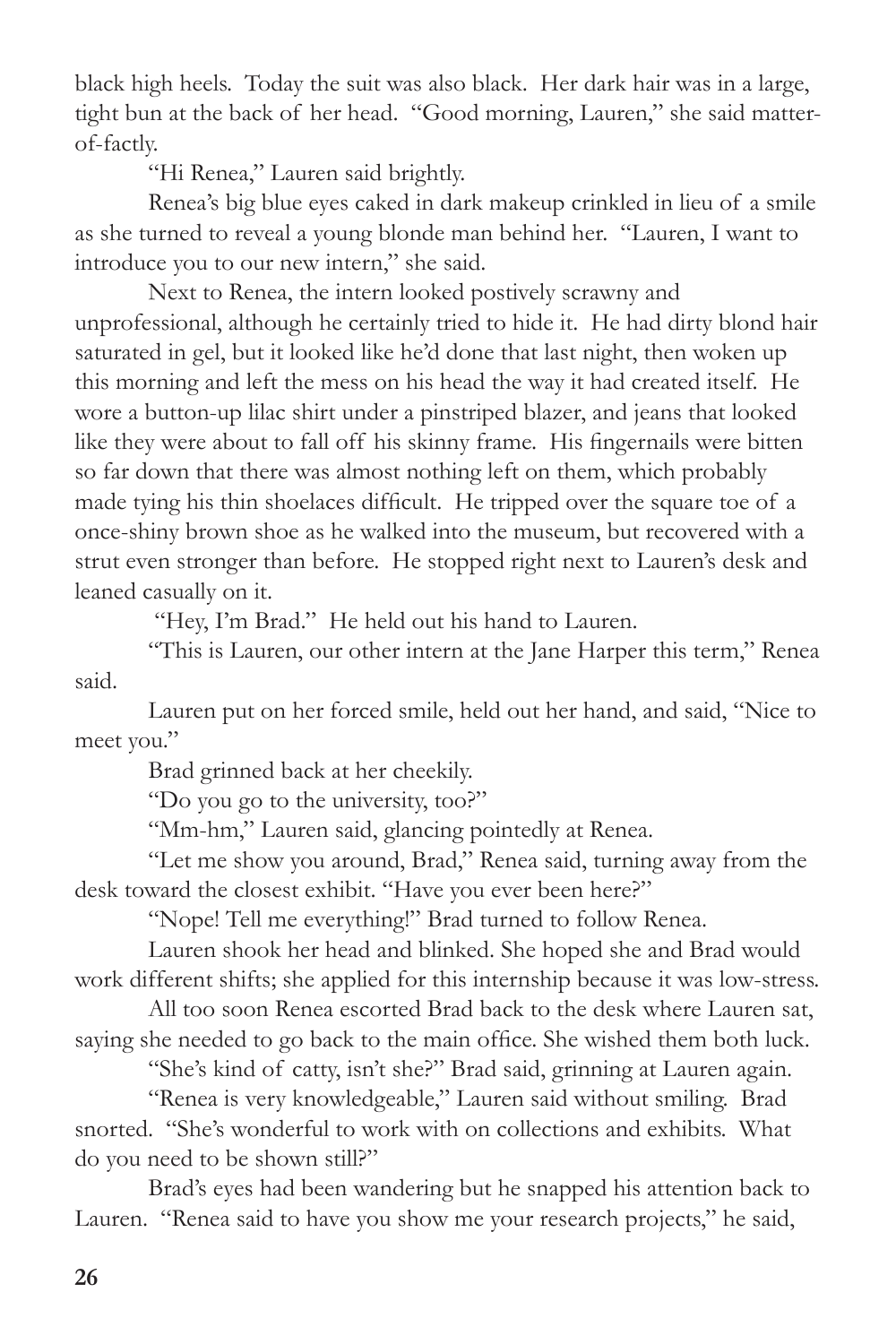"then I'm supposed to pick a project for myself."

"Right," Lauren said, glad to have something else to talk about. She picked up a folder from the pile she had just stacked up neatly. "Well, right now I'm working on this silk tapestry from—" Brad shoved the pile further onto the desk and sat on the corner.

"Feel free to pull up a chair," Lauren said coldly, indicating a folding chair leaning against the filing cabinet behind her.

"Oh." Brad got up, picked up the chair, and unfolded it beside Lauren. She moved her own chair away from him a few inches.

"Basically, when you research an object you find out everything you can about it. Who, where, when, what they used to make it, how it got here, what it was used for, what it means..."

"Why?" Brad asked.

Lauren furrowed her brow. "Well, so we know as much as we can, and we can appreciate it and tell people about it."

"How do you know if you're right?" he asked.

"Well, you don't always know, sometimes you just have to make good guesses."

"What did you say you're researching?"

Lauren sighed and pointed to the back wall in the East Asia exhibit. "That tapestry over there," she said.

"Why did you pick that?"

"It looked interesting to me, and Renea said I'd be able to find lots of information on it."

"Is there anything in here there isn't a lot of information on?"

"Oh, yes." Lauren leaned over the desk and pointed around one of the walls to The Emperor, a large portrait in the Middle East exhibit of a dark-haired, noble-looking man. "That one in particular has very little information. I'm hoping to research him next."

"Why aren't you now?"

Lauren was losing patience. "Well, Renea said I should start with something a little easier. My first project was just taking pictures for our records. That's how I really got to know our collection. Of course, we've gotten a few new items since then, but I've watched them come in."

"So I could take pictures of this stuff?" He gestured at the museum in general.

"If you want, yes. That might actually help you get started. Here, you take the computer. I'll show you how to go through the database to find out what objects still need to be photographed..."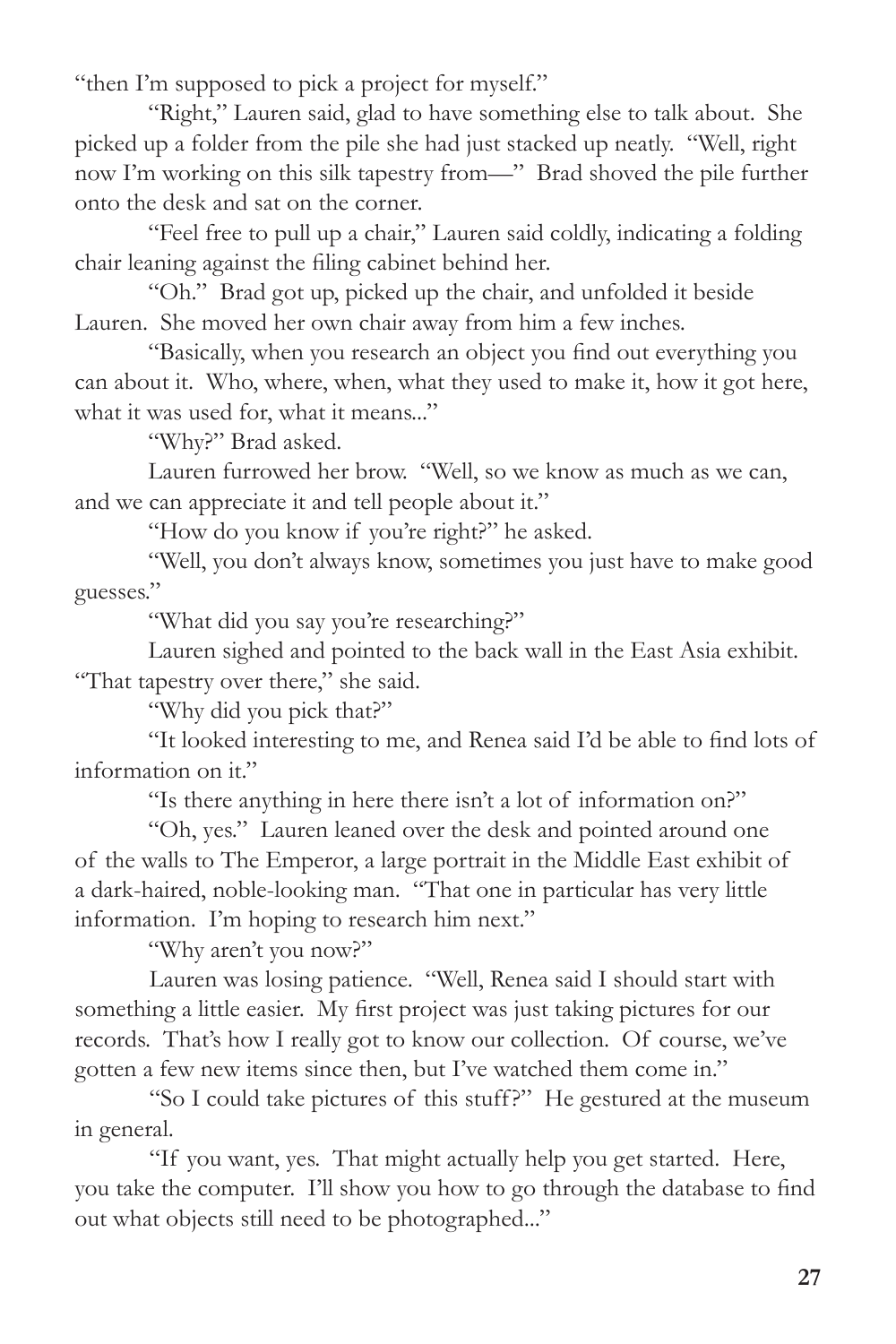After giving him a project, Lauren made it through the rest of the day avoiding Brad by giving tours, studying her tapestry, studying The Emperor, and burying herself in the filing cabinets behind the desk. She was glad he'd be taking pictures the next day so she could have her computer back.

When Lauren arrived at the museum the next morning, she was twenty minutes early, as usual. She smoked in front of the bank, her last chance before her lunch break, adding her share to the muggy city air. As she stood enjoying the sunlight and the smoke, her cell phone rang. She didn't recognize the number, but the area code was from her hometown. Her heart plummeted. "Hello?"

"Hi, is this Lauren?"

"How did you find my number?"

"Your school allows us access to your information. Lauren--"

"What, did you give them more money?"

"We just want to know what you're up to--"

"Mom, I told you not to contact me. What I'm up to is none of your business. You had your chance to know about my life, and you lost it."

"Lauren, we want to tell you--"

"No, Mom. I'm not part of your life anymore." Lauren closed her phone. Her hands were shaking. The last time she had seen her parents was when she'd been home for her first winter break of college, when she threw away or packed up the last of her belongings at their house. She'd last talked to them the following March before she got a new phone. She couldn't stand their lifestyle anymore. They'd inherited money from her father's parents and hadn't had financial worries since Lauren was a baby. They'd spent much of that money on art, but while Lauren spent hours staring at the art, wondering about its mysteries, they had bragged about their collection, exchanged parts of it when they'd gotten bored with it, and hosted parties themed around it.

She glanced at her watch. The museum was supposed to open in ten minutes, and Brad hadn't arrived yet. Perhaps he wouldn't show up. At this point she almost wanted him to come to take her mind off her parents. She ducked inside, walked through the bank's lobby, and took the elevator upstairs. Half an hour after she had opened the museum, Brad still wasn't there. She didn't miss him and his attitude, but all faces in the paintings were beginning to feel like her parents' staring out at her. Lauren considered calling Renea to see if Brad had quit after his first day, but just as she reached for the phone, the elevator bell rang and Brad came out, dashing her hopes.

"Hey!" He walked through the door grinning.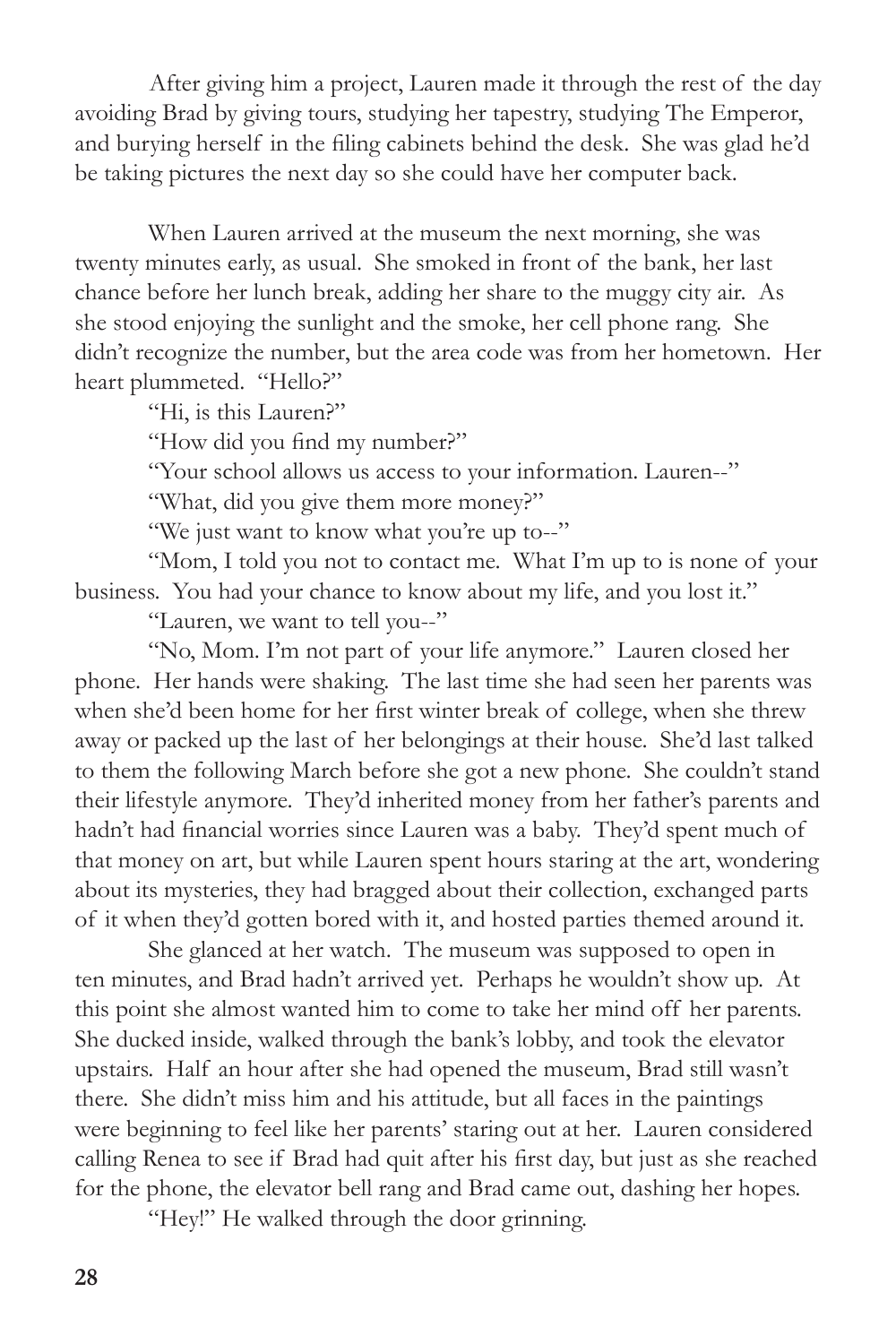Lauren had quickly returned to typing and didn't look up. "You're late," she said.

"Yeah, I had to stop and get gas." Brad walked around behind the desk and began shoving things around in a drawer.

"What do you need?" Lauren asked.

"Found it!" Brad pulled out a camera, sending rolls of tape, paper clips, and note cards flying out of the drawer. "Sorry." When Lauren didn't reply he said, "I'm going to take some pictures."

Lauren sighed, fighting the urge to smack him. "Okay."

Brad walked in the direction of the East Asia exhibit and before long, Lauren heard a quiet, "*Shit*." She shot out of her seat.

"What?"

"Oh, I must have gotten oil on my shoes at the gas station."

"What?" Lauren said again, gingerly approaching him.

"It's only a little." He was holding up his left foot, examining the bottom of his shoe. Lauren noticed a trail of dark stains from the doorway to behind the desk to the back of the museum, where he stood. "I'll go clean them off." Brad began to walk back to the lobby toward the bathrooms.

"No, stop," Lauren said, trying to stay calm. "Take them off first." "Good idea!" Brad said brightly.

 Lauren went back to the desk shaking her head as Brad removed his shoes and tiptoed across the room, carefully avoiding his own stains.

He returned a few minutes later, this time tracking bigger, darker spots on the carpet. Lauren raised her eyebrows at him. "It's just water this time." He grinned.

"I hope so," Lauren said. "Just make sure your hands are clean before you touch any objects."

After Brad had shot his pictures of some new pottery, he came back and asked to use the computer. As he was uploading his pictures, Lauren looked over his shoulder at all the close-up photos.

"Why did you take pictures of the Emperor?"

"Well, I saw we didn't have any close-ups, and I was in the area." In spite of herself, Lauren said, "That's my favorite piece here."

"Oh," Brad said in a dull tone.

"Do you have one yet?"

"A favorite?" Brad said, not looking up. "Nothing really stands out."

"Nothing?" Lauren asked. "Not the ancient pottery or the remote landscapes only the artist has seen? Or the jewelry once worn by royalty?"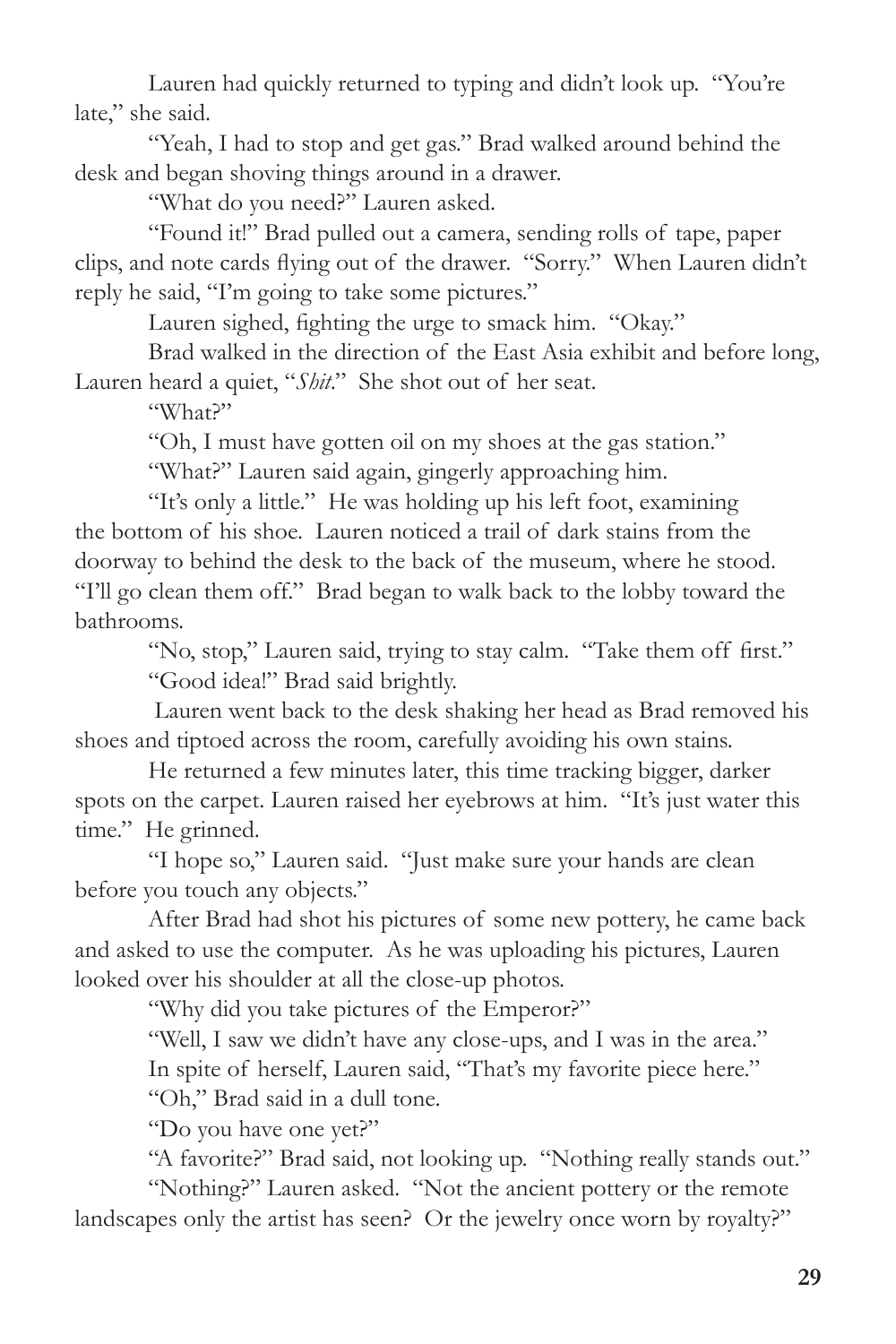"Not really. I prefer modern stuff. And real people."

"Why are you working here, then?" Lauren asked, indignant.

"Why is the Emperor your favorite piece?" Brad retorted.

Lauren was taken aback. "Well, because it's the most mysterious. We know almost nothing about it, so we can only guess. Just look at his face! And all his fine things. I wonder if the artist knew him or just imagined him. Maybe they were lovers. Or maybe he just came to her in a dream."

"Maybe." Brad was looking at Lauren now, and raised his eyebrows. "Why are *you* working here?"

"Because I love art," Lauren said immediately. "It's the only honest thing people produce. Artists are geniuses."

"Do you want to work in a museum for the rest of your life?"

"Yes," Lauren said, somewhat defensively. The phone on the desk rang. "Have you answered the phone here before?" she asked.

 $\gamma_{\rm N0}$ "

"Go ahead."

Brad picked up the receiver, "Jane Harper Museum of Eastern Art, this is Brad." He sounded like a telemarketer. Lauren recognized Renea's voice on the other end but couldn't tell what she was saying. When Brad hung up he said, "Renea wants me to come to the main office and show her what I'm working on. What a Nazi." He got up. "I guess I'll see you later, then." He picked up his folder and walked toward the door but before he got there, he turned. "Let's just tell Renea the tracks were a guest?"

"I'm not telling her that, but either way, you should tell her when you see her that the carpet here needs to be cleaned as soon as possible."

Brad looked unimpressed. "Whatever you say."

Lauren sighed as Brad walked out. She needed a smoke, but her lunch break wasn't for another hour. She sat at the desk and picked up Renea's Virgin Mary. It was so small and beautiful. Why did Renea have it blessed? It wouldn't be any less beautiful. What did she learn in her Art 101 class so long ago? Art is for viewers. When an artist completes a work, he or she leaves it to the mercy of viewers' interpretation. Lauren set Mary on the blue cow. She fit there perfectly. Lauren smiled at her interpretation, then shook her head. What was she thinking? She stood up to take a walk around the museum—maybe that would let off some of her steam. She pulled her lighter out of her pocket and flicked it on and off to keep her hands busy.

She walked across the room to the Ming tapestry, carefully avoiding Brad's oily footprints, grimacing in disgust. When she got to the wall where the piece of silk hung, she stood staring at it, half looking for aspects to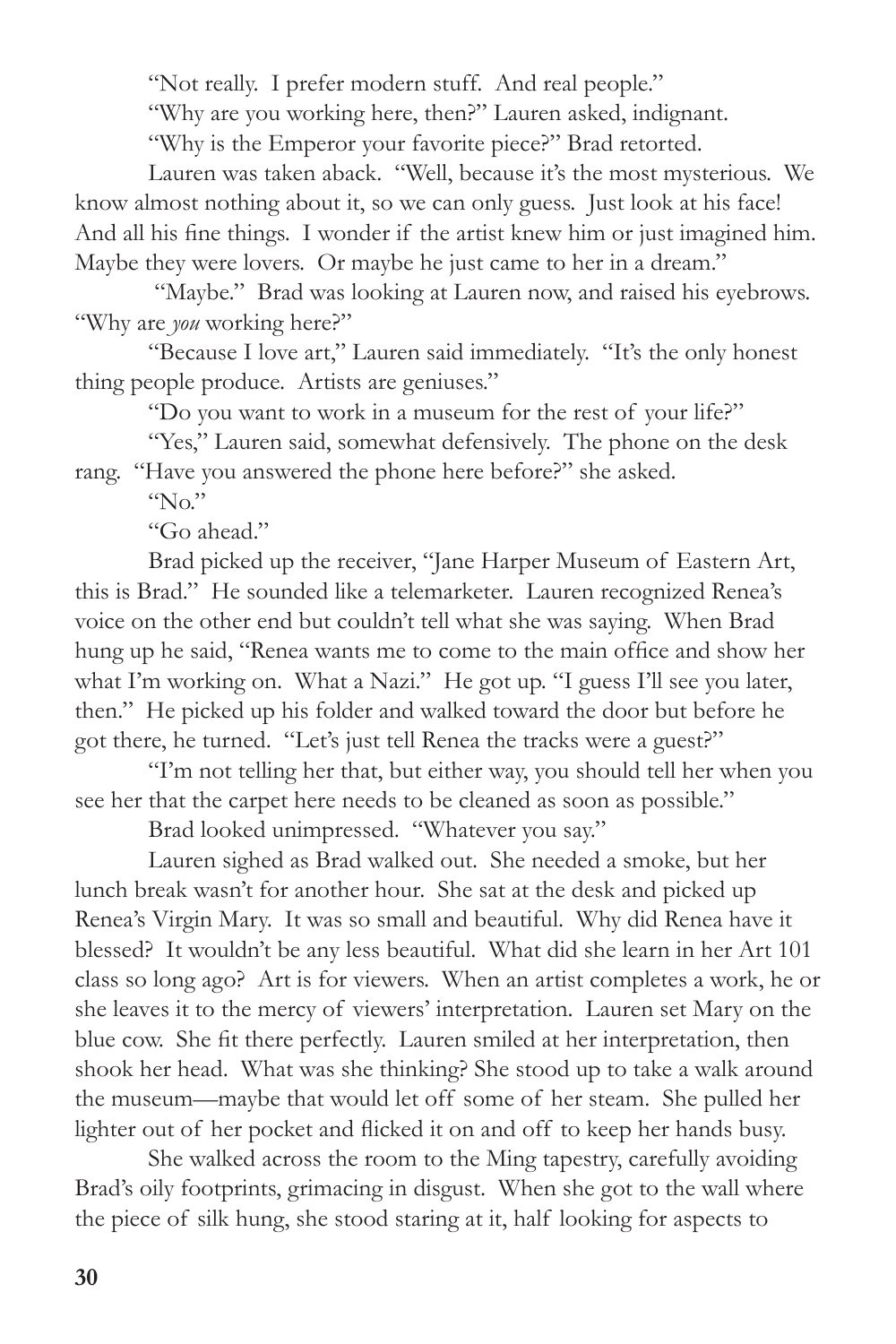research, half just trying to get lost in the history, the art, the genius. She flicked her lighter some more, her eyes roaming the colorful design. In their roaming, they came across a bright spot Lauren didn't remember seeing before. It was like someone had planted a speck of gold in the tapestry. Then, with horror, Lauren realized the speck *hadn't* been there before. It had come from her lighter.

"Shit," she whispered. The speck was at the height of her hand, so she bent to blow it out. With all the breath she could muster, she let out a large gust straight at the speck. It just glowed brighter. Lauren blew a bigger gust. The spark split in half and part of it flew to the floor behind her. "You're kidding," Lauren mumbled. She turned to stamp it out and her jaw dropped. It had landed in one of Brad's footprints; that foot-sized section of carpet was completely in flames. As she watched, a few sparks flew to other footprints.

"Shit, shit, shit." She looked around frantically. The only water was in the bathroom across the lobby and there was nothing to carry it with. Her water bottle on the desk across the room had only a few drops left in it. The sparks on the tapestry were spreading now, too. There was no way she would be able to control it without hurting herself. She looked to the desk by the entrance, looking for anything that might help her. Her purse was there, stuffed to the brim with research documents.

The documents. Lauren's body tensed. If she didn't do something soon, not only would countless valuable artifacts be destroyed, but all the records of their history and their meaning would also be lost. Unless she could save them... She looked at the file cabinet. It was much too large to carry. Something in her stomach turned. How could she let this happen? Everyone praised her for how careful she was with the objects. Maybe this would grant her a small amount of grace.

She looked around for something small she could carry, anything small she could save. The Emperor was out of the question; his frame was almost as tall as Lauren and there were dark footprints between her and the wall where he hung. The cases in the East Asia exhibit were now blocked by a stretch of low flames. She caught a faint smell of smoke. The fire alarm would go off any second. Her chest felt like it was being torn in half. She wasn't sure if it was fear or sadness, but fear overcame. She ran to the desk, threw the documents out of her purse, picked it up, and ran out the door. She took the back stairs rather than the elevator, stumbling out into an alley where the museum and the bank shared a loading dock with a bakery next door. Lauren ran along the dock, jumped off, and dashed into the next street